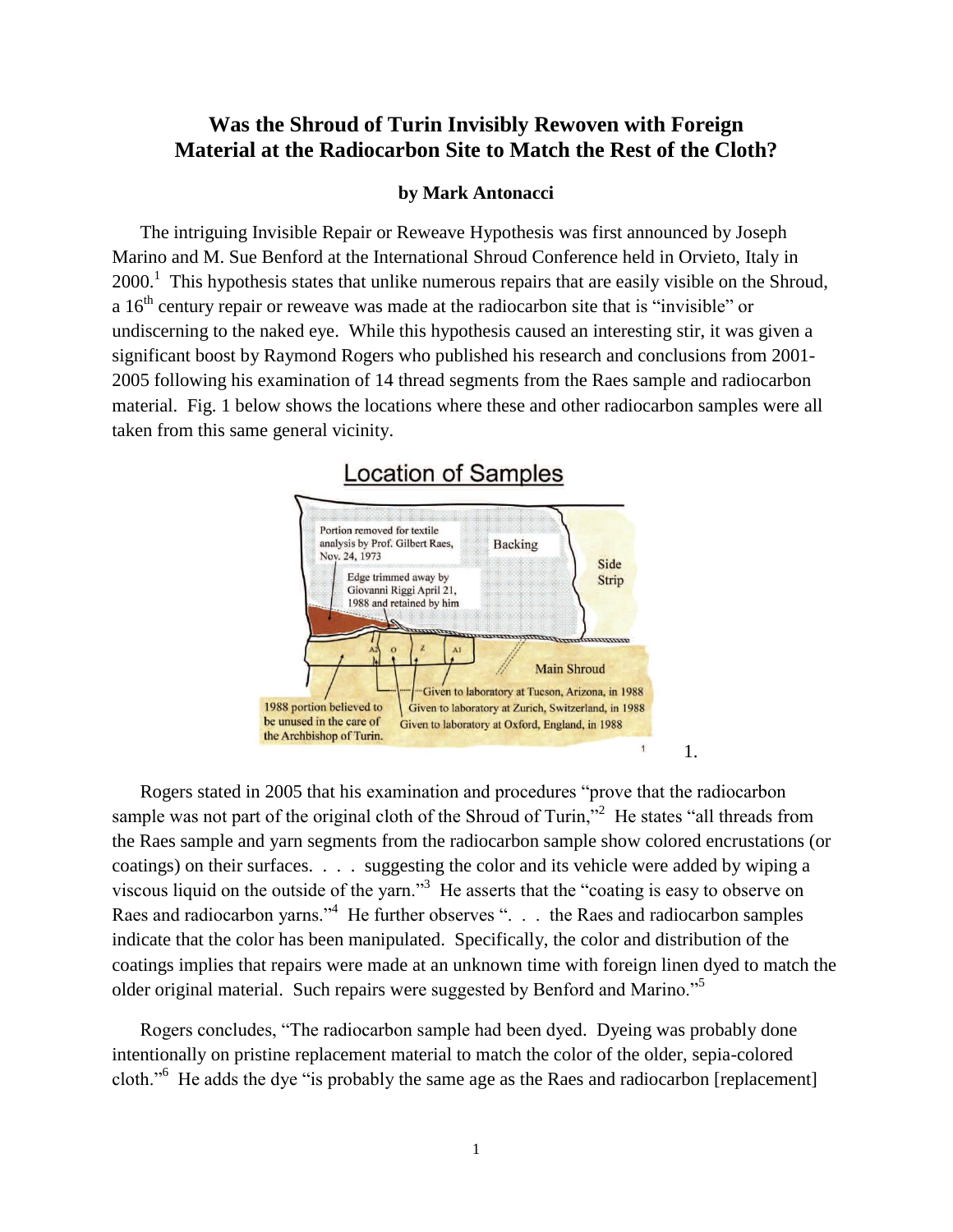yarn."<sup>7</sup> He further specifies: "The dye found on the radiocarbon sample was not used in Europe before about A.D. 1291 and was not common until more than 100 years later."<sup>8</sup>

In 2002, Raymond Rogers also claimed to have clearly identified a Raes thread that "is obviously an end-to-end splice of two different batches of yarn."<sup>9</sup> In 2004, Rogers even claimed from his examination of Shroud samples that he "found a medieval splice in the sampling area."<sup>10</sup> If Rogers' claims are true, they would provide evidence to bolster the invisible reweave hypothesis of Benford and Marino. Yet, Rogers' examinations and research do not prove any of his above claims, nor is there any evidence on the Shroud to justify these claims or the invisible repair or reweave hypothesis.

### **Testing of Hypothesis**

Many people do not realize that the comments of Rogers, Benford and Marino contributed to the Shroud itself being re-examined in 2002, along with the testing of one of its radiocarbon samples. These comments also caused STURP scientists to re-examine several of their earlier scientific test results and findings. The repair or reweave hypothesis has actually been tested far more than people realize, but it has consistently failed countless tests and examinations.

The Shroud was examined by scores of scientists and various experts in 1969, 1973, 1978, 1988 and 1997, both before and after the Raes and radiocarbon samples were removed and before the repair/reweave hypothesis was first presented in 2000 ―but no repairs were ever discovered at this site. How could a repair or reweave be made that could fool so many experts and scientists on six occasions in the last half of the 20th century? How could a medieval (1260- 1532?) repairer fool photo microscopy that was performed on the Shroud? In 1978 between 5,000 - 7,000 photographs of the Shroud were taken in various wavelengths and magnifications, but no photographs or microphotographs have indicated such a repair.



When the backing cloth was removed from the Shroud during its restoration work in 2002, this area of the cloth was again specifically inspected on the image side, as well as on the reverse or outer side of the entire garment. All of the inspectors and observers confirmed what the many previous examinations, photographs, and photomicrographs of the front of the Shroud revealed ― that the Shroud had not been patched or rewoven at the radiocarbon or any nearby site. In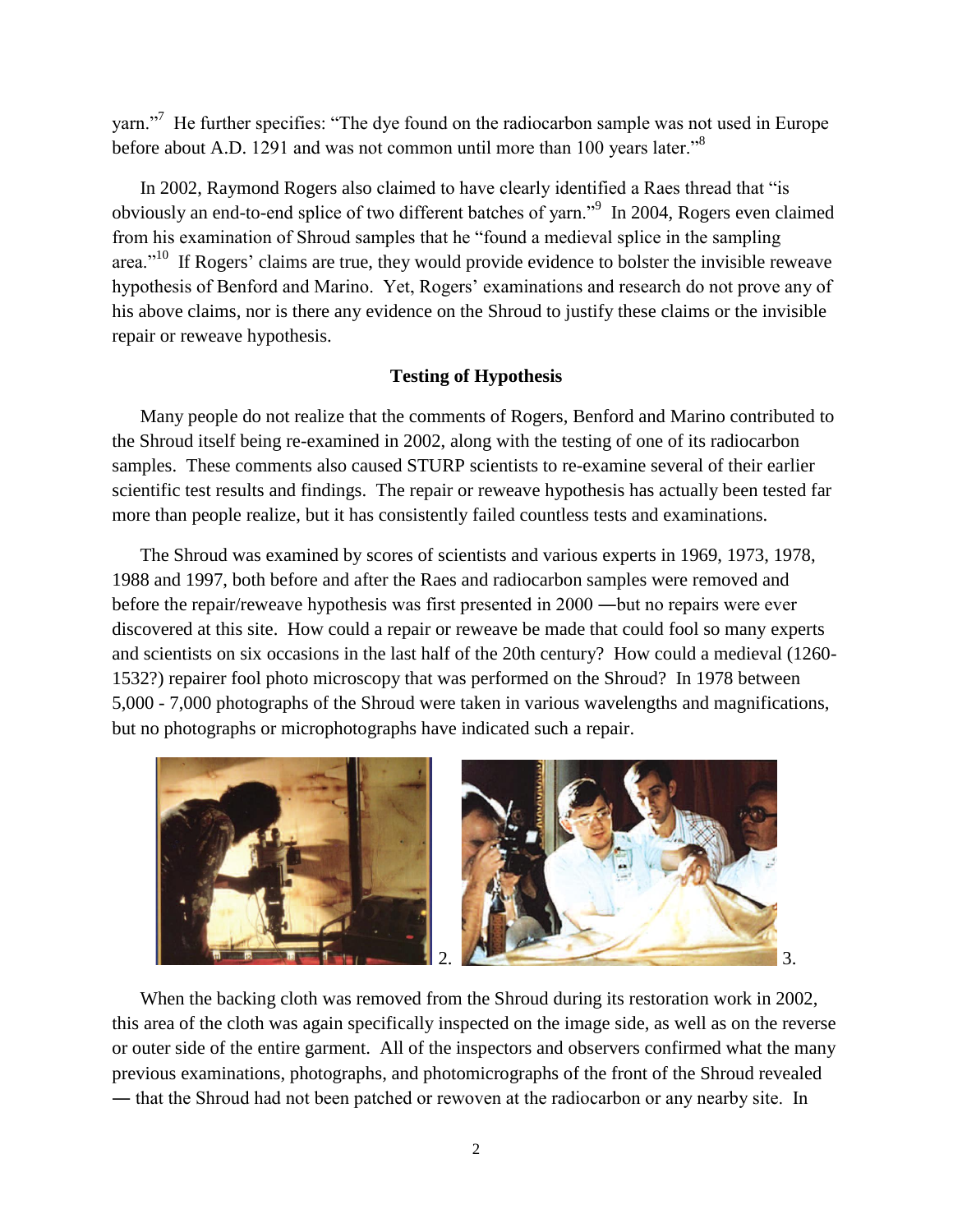addition, there were no threads or stitches found on either side of the Shroud at the radiocarbon site. After weeks of painstakingly examining and restoring the Shroud, Dr. Mechthild Flury-Lemberg stated:

I would like to add here a note on the hypothetical "reweaving done in the  $16<sup>th</sup>$ century." There is no doubt that the Shroud does not contain any reweaving . . . Reweaving in the literal sense does not exist. Once the piece of fabric is taken off the loom the weaving process is finished. Afterwards one can only alter a fabric by using needle and thread. An example would be a hole which has been mended by imitating its weave structure. This process will always be recognizable as mending and in any case visible on the reverse of fabric."<sup>11</sup>

Flury-Lemberg succinctly states, "In any case, neither on the front nor the back of the whole cloth is the slightest hint of a mending operation, a patch or some kind of reinforcing darning to be found."<sup>12</sup> She also provided pictures of both sides of the Shroud at the radiocarbon site (Figs. 4 and 5) for us to observe ourselves.



The various scientific imaging and examinations of the Shroud not only fail to reveal a reweave or repair, but they indicate that the cloth was not repaired with replacement material. Xray fluorescence analysis on thirteen threads from the Raes sample indicated they had roughly the same relative concentrations of calcium, strontium and iron that was found on the rest of the Shroud.<sup>13</sup> Neither the existence of, let alone the concentrations of calcium, strontium and iron in the Shroud linen could possibly have been known to a medieval or a 16th century repairer. STURP founder John Jackson noted, "the density ratios of the calcium, iron and strontium in both the Shroud and the Raes samples . . . is a compelling argument that the fabric of the radiocarbon site is very likely not due to a fabric that is alien to the Shroud."<sup>14</sup>

Dr. Jackson prefaced his above comment with the statement, "The thesis that the radiocarbon sample site was a medieval reweave would be an excellent solution as to why the radiocarbon date yielded a medieval date. However, this thesis is, in my opinion, profoundly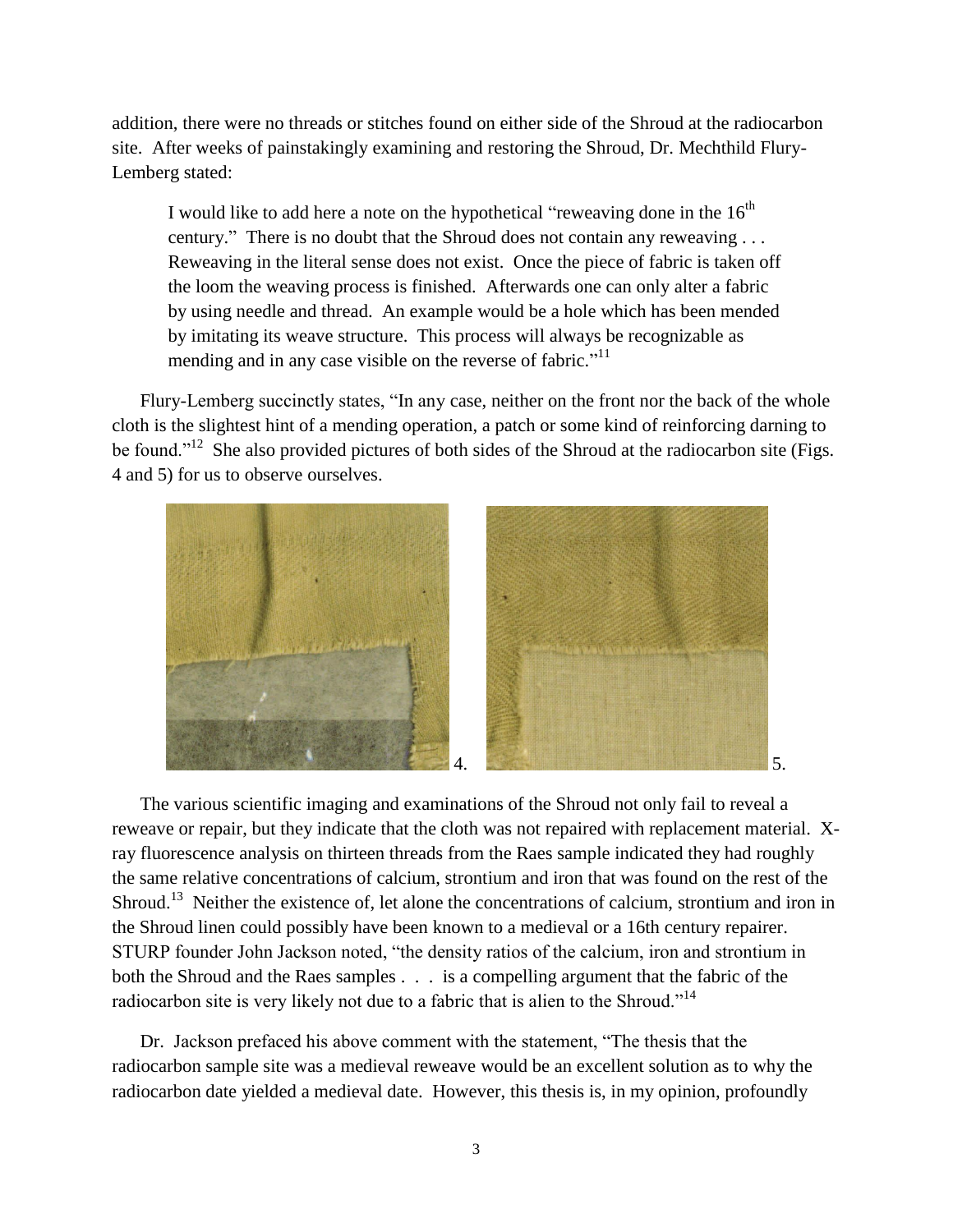incorrect and this can be demonstrated to be so using additional data that was collected by STURP in 1978."<sup>15</sup> Jackson noted a radiograph also taken in 1978 of a fairly large area of the Shroud, which clearly included what ten years later would become the site of the radiocarbon sampling in 1988. The authors of the publication in which this particular radiograph appears suggested that the side strip consists of the same material as the main portion of the Shroud. This is because alternating high- and low-density bands attributed to the Shroud's horizontal weave (weft) are continuous through this area and the side seam.<sup>16</sup> If the Shroud had been rewoven in this area, the continuity bands would have been disrupted at the reweave intersections; however, they were not. For this and other reasons, Jackson states ". . . we must conclude unambiguously that there has been no reweave whatsoever surrounding the radiocarbon site."<sup>17</sup>

Ironically, the X-ray fluorescence information and the above radiograph were both contained and discussed in a 1982 article by STURP scientists Larry Schwalbe and Raymond Rogers titled "Physics and Chemistry of the Shroud of Turin," which was a summary of STURP's findings from its investigation. (The X-ray fluorescence information was in an endnote.) Rogers seems to have forgotten about or misunderstood the elemental analysis of these samples and the cloth itself, or the other numerous photographs and photomicrographs taken of the Shroud.

#### **Incorrect Assumptions**

A fundamental mistake that Ray Rogers made in his analyses was that he almost always failed to perform elemental analysis of his samples and ignored or misunderstood the elemental analysis that had been performed on the Shroud's samples and on the entire cloth. Rogers had most of his samples for twenty years and was a chemist at Los Alamos National Laboratory where extensive elemental analysis could have been conducted on them. Unfortunately, he was away from Shroud studies for 15-20 years, and in the last few years of his life he essentially looked at the samples through a microscope and made subjective interpretations of what he saw. From these subjective interpretations he then made enormous leaps in logic to arrive at his unsupported and erroneous conclusions.

Rogers' unconcern with or misunderstanding of STURP's photographic evidence can also be found with the UV fluorescent photographs and reflected light imagery, which allowed details to be seen that were not visible with the naked eye. They revealed that Rogers' samples from the radiocarbon site were in the midst of a scorch mark. This observation was made in 1989 by Vernon Miller, chief photographer of the 1978 Shroud investigation, after examining the above imaging.<sup>18</sup> It was also confirmed in the mid to late 1990's by STURP chemist, Dr. Alan Adler, who compared 15 threads from the radiocarbon area with 19 fibers from non-image, image, water stain, scorch, backing cloth and serum-coated locations on the Shroud by Fourier Transform Infrared (FTIR) micro spectrophotometry and by scanning electron microprobe.<sup>19</sup>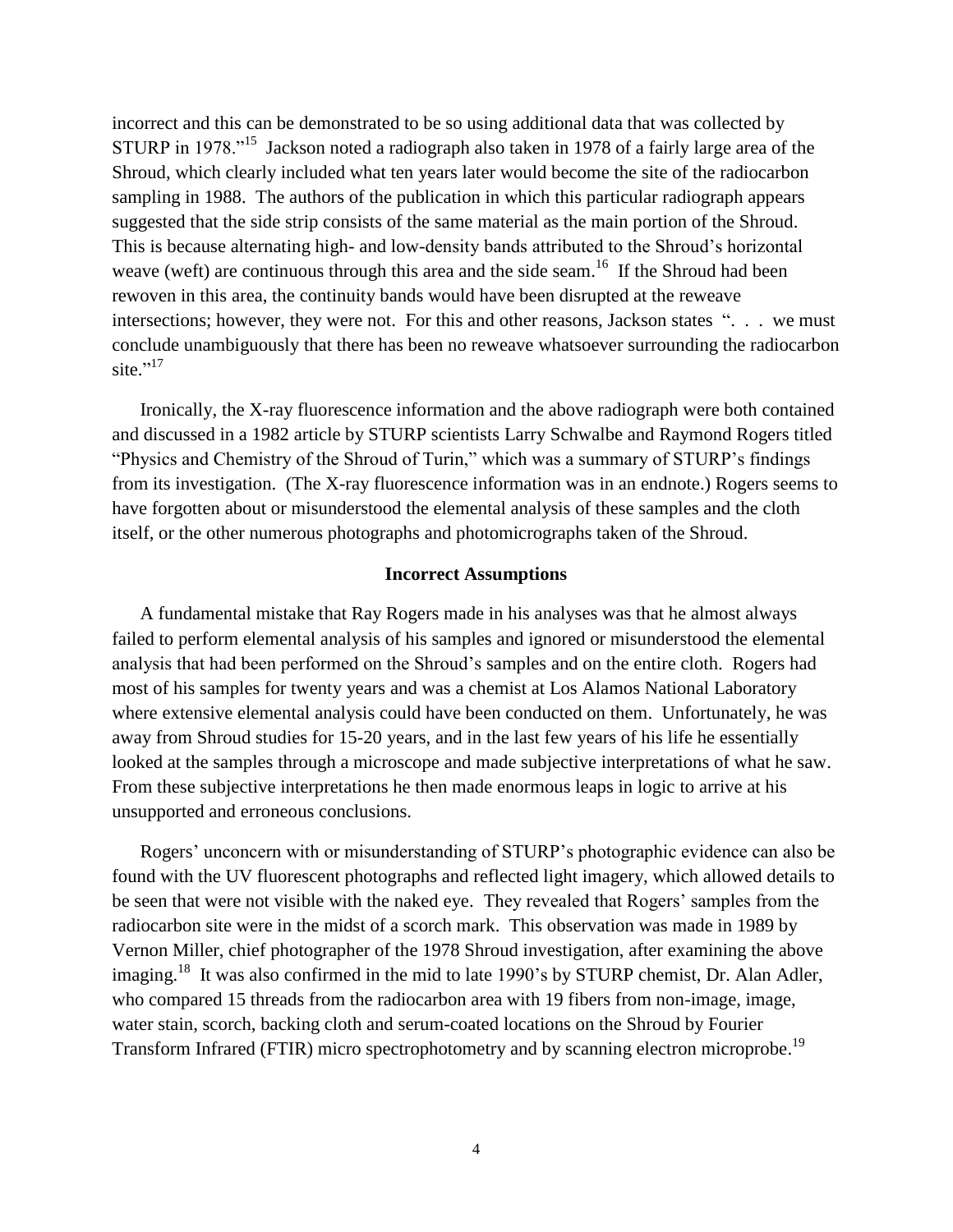Rogers failed to understand that his radiocarbon sample was also on the edge of a water stain. This, too, was not only stated by Vernon Miller in 1989, and supported by STURP chemist, Alan Adler, but the normal photograph of this region taken in 2002 during the Shroud's restoration clearly shows that a water stain ran into the radiocarbon site seen at the lower left of Fig. 6.



The edge of a water stain is where much of the debris acquired by or contained in the flow of water is going to be deposited. Adler's FTIR and scanning electron microprobe data show gross enrichment of the inorganic mineral elements in the radiocarbon samples. Adler stated, "In fact, the radiocarbon fibers appear to be an exaggerated composite of the water stain and scorch fibers." $^{20}$ 

Rogers' failure to appreciate or understand any of the four discussed sets of photographs taken of the radiocarbon site, or Adler's analysis, or that the radiocarbon site is at the edge of a light scorch and water stain, clearly contributes to his erroneous conclusion that the radiocarbon sample was not part of the original cloth and that it had been dyed.

For the edge of a water stain to run into the radiocarbon site also means that the water stain had to have gotten on the radiocarbon site after the reweave. Most reweave advocates do not contend the original Shroud material had a water stain that was replaced with new material also containing a perfectly matching water stain.

Everyone had previously assumed that all the water stains on the Shroud were from 1532. While many water stains on the Shroud are from 1532, European photographer Aldo Guerreschi and Michael Salcito began asserting in 2002 that the water stain shown in the previous photo and others that are in a row at the bottom of the Shroud do not line up with the fold configuration of the scorch marks and water stains from  $1532<sup>21</sup>$  They have concluded these stains came no *earlier* than the Shroud's  $14<sup>th</sup>$  century origin in Europe and may be as early as the  $1<sup>st</sup>$  century. Any time before 1532 takes it out of the  $16<sup>th</sup>$  century reweaving hypothesis.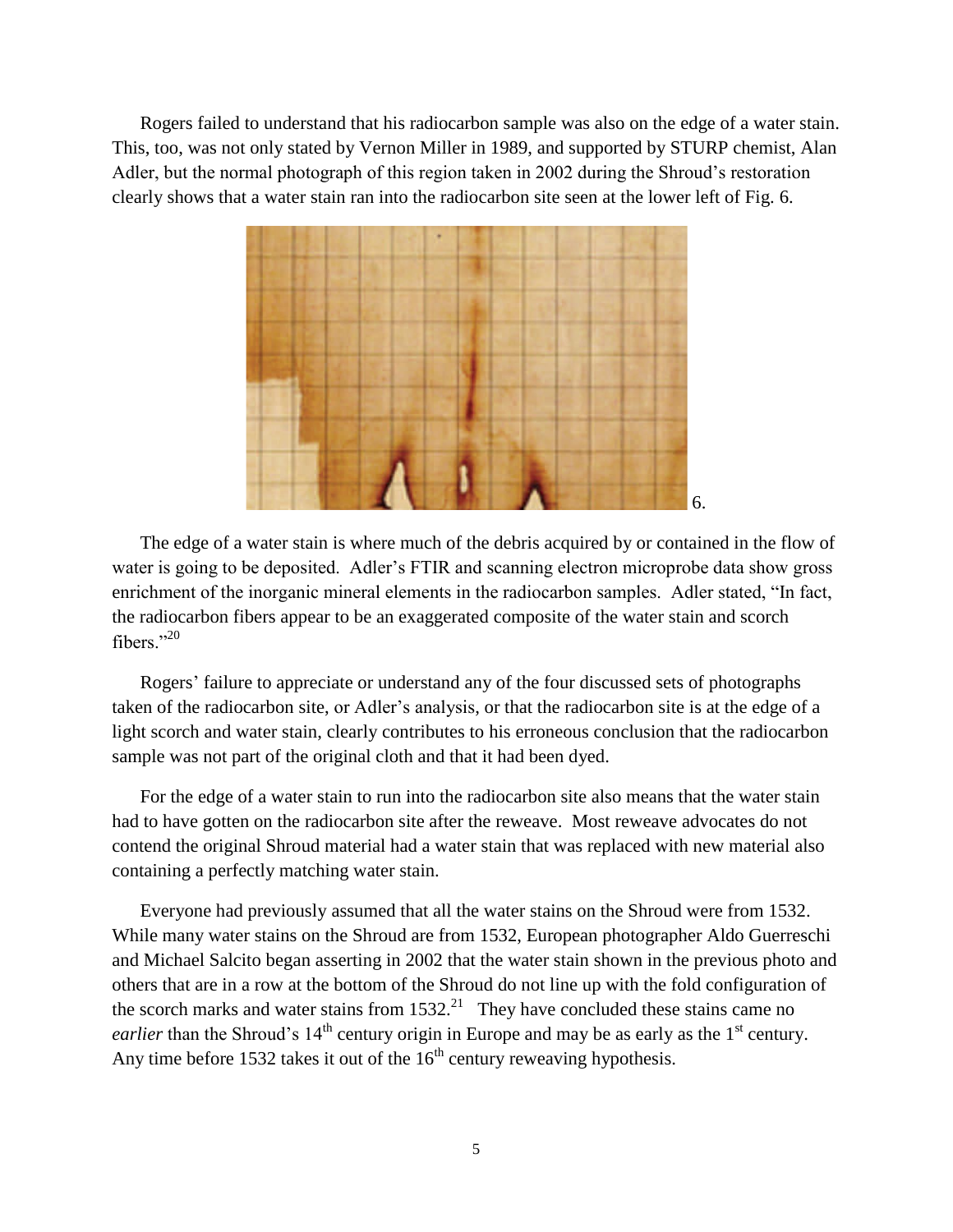Rogers' failure to realize or acknowledge that the radiocarbon samples that he studied were in the midst of or near a scorch also contributes to another faulty argument that he makes. He claims that the presence or absence of vanillin in the lignin of the Shroud indicates its age is between 1000 B.C. and 700 A.D., a 1700 year age range. (Such an age range is hardly a precise scientific calculation.) He also implies that the vanillin content on the cloth supports his medieval repair argument.<sup>22</sup> Yet, his reasoning appears to be very inconsistent. According to Rogers, "No samples from any location on the Shroud gave the vanillin test" and that "The lignin on Shroud samples . . . does not give the test." He further states, "The lignin at growth nodes on the Shroud's flax fibers did not give the usual chemical spot test for lignin (i.e. . . . for vanillin)." <sup>23</sup> If vanillin is not present in the Shroud's samples *and* the larger cloth, then it indicates that *all* the material is ancient and homogenous. It does not indicate that medieval or 16th century material is found with material ranging from 1000 B.C. to 700 A.D.

The vanillin argument cannot even be applied to the Shroud. The presence of vanillin in lignin is greatly affected by heat. The effect is so great that it operates *exponentially*. Rogers uses a constant temperature gradient of between 20-25° C (68-77° F) for the Shroud to state that its ". . . vanillin loss suggests that the Shroud is between 1300- and 3000- years old."<sup>24</sup> (1000) B.C. to 700 A.D.)

The effect of heat is so great that STURP physicist John Jackson and chemist Keith Propp state if the temperature incurred by the Shroud or its samples during the fire of 1532 was just 200 $^{\circ}$  C that it would lose 95% of its vanillin in a mere 6.4 seconds.<sup>25</sup> The Shroud could have lost much or all of its vanillin while folded in a reliquary during the Chambery fire of 1532. The samples that Rogers examined were in the midst of or next to a scorch. Furthermore, the Shroud has a likely 1200 year history in the Middle East (Jerusalem, Edessa and Constantinople) and a known 650 year history in France and Italy, where the temperatures are known to *frequently* exceed 20-25° C or 68-77° F. The vanillin test expounded by Rogers simply cannot be used to estimate the age of the Shroud.

#### **More Testing of Assumptions and Hypothesis**

Rogers' assertions that the Raes and radiocarbon samples were dyed and were part of the replacement material that was radiocarbon dated in 1988 fails on several other important grounds. In 2010, a photomicrographic investigation was conducted on a Shroud sample that was removed from one that was used in the radiocarbon dating study at the University of Arizona in 1988. This article appears in the journal *Radiocarbon* and one of its two authors is Timothy Jull, who participated in the Shroud's 1988 radiocarbon dating. The authors state, "Under UV fluorescence, the fibers fluoresce uniformly and do not show any indication of an overall coating."<sup>26</sup> They continue, "In addition, we find no evidence for any coatings or dyeing of the linen . . . . Linen does not readily accept dye, and any surface 'coating' would be loosely adhered. We viewed a textile fragment dyed using traditional methods under UV light, and observed absolutely no similarity in UV fluorescence consistent with such a dye."<sup>27</sup>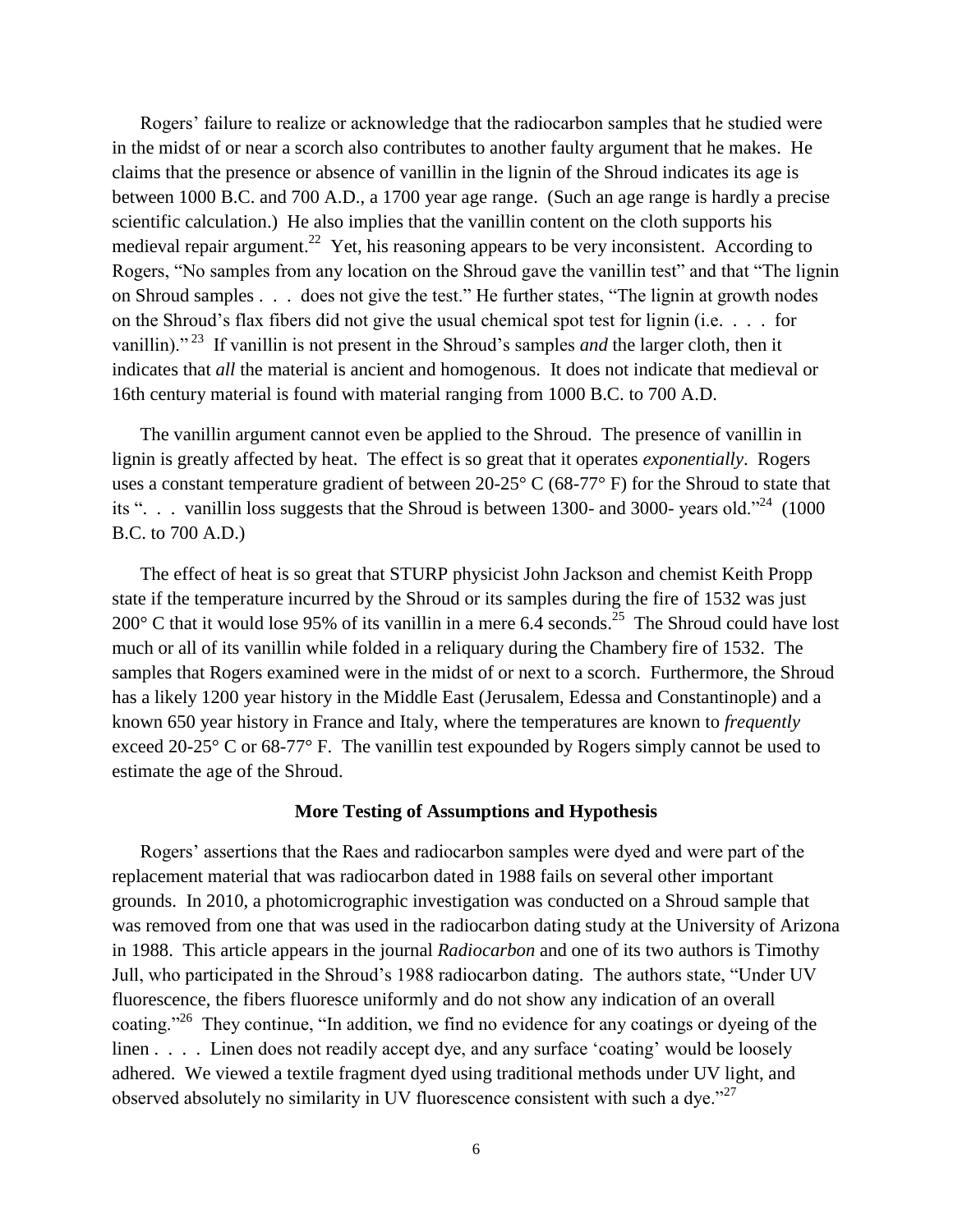Furthermore, if a "reweave" of foreign linen had been dyed centuries ago to resemble the undyed older Shroud, then natural aging over the succeeding centuries would have caused a difference in color between the two areas. The reweave would have become lighter as the color of the dye slowly disappeared, but the Shroud linen would have yellowed and gotten darker as it oxidized and dehydrated over the centuries. Similar to the above UV fluorescence testing, textile expert Mechthild Flury-Lemberg has examined a UV-fluorescent picture of woven material comparable to the Shroud that has been darned, yet whose foreign threads were easily visible.<sup>28</sup>

Perhaps the most subjective observation with the greatest leap of logic is Rogers' claim that a Raes thread "is obviously an end-to-end splice of two different batches of yarn."<sup>29</sup> I assume this is the same thread that he refers to when he states in the *Skeptical Inquirer*, "I found a medieval splice in the sampling area." $30$ 

He devotes only five lines of text in the first publication and two in the second to build his case. Rogers' photomicrograph of the Raes thread (below), however, shows no sign of a splice.



The right third of the thread is white because the fibers on the inside of the thread have been clearly exposed or popped out of the yellowed thread. The left two-thirds of the regular thread are straw yellow in color. The fibers toward the end of the exposed white inner region are more loose or frayed. They simply point toward the end of the thread in the direction they ran. They show no signs of any foreign threads or fibers or of any splicing or reweaving. Since the fibers at both ends point to their respective opposite ends in which they ran, it is puzzling why Rogers concludes the entire thread is obviously an end-to-end splice.

Moreover, when both ends of this thread were examined with X-ray photoelectron spectroscopy (XPS) producing high resolution spectra, chemist Robert Villareal of the Los Alamos National Laboratory reported in 2008 that, "The two ends are chemically similar."<sup>31</sup> This clearly indicates that the thread is *not* an end-to-end splice. In addition, the spectra of both ends were comparable to the spectrum of cotton, which was also indicated by FTIR.<sup>32</sup> An obvious objection to Rogers' curious interpretation is raised by A.A.M. van der Hoeven when she asks, "Why splice a cotton thread to a cotton thread in order to repair a linen Shroud?"<sup>33</sup> Furthermore, if threads were spliced onto the cloth, the threads would also appear thicker or fuller at the splices. Yet, that is not the case with Shroud threads at or near the radiocarbon site.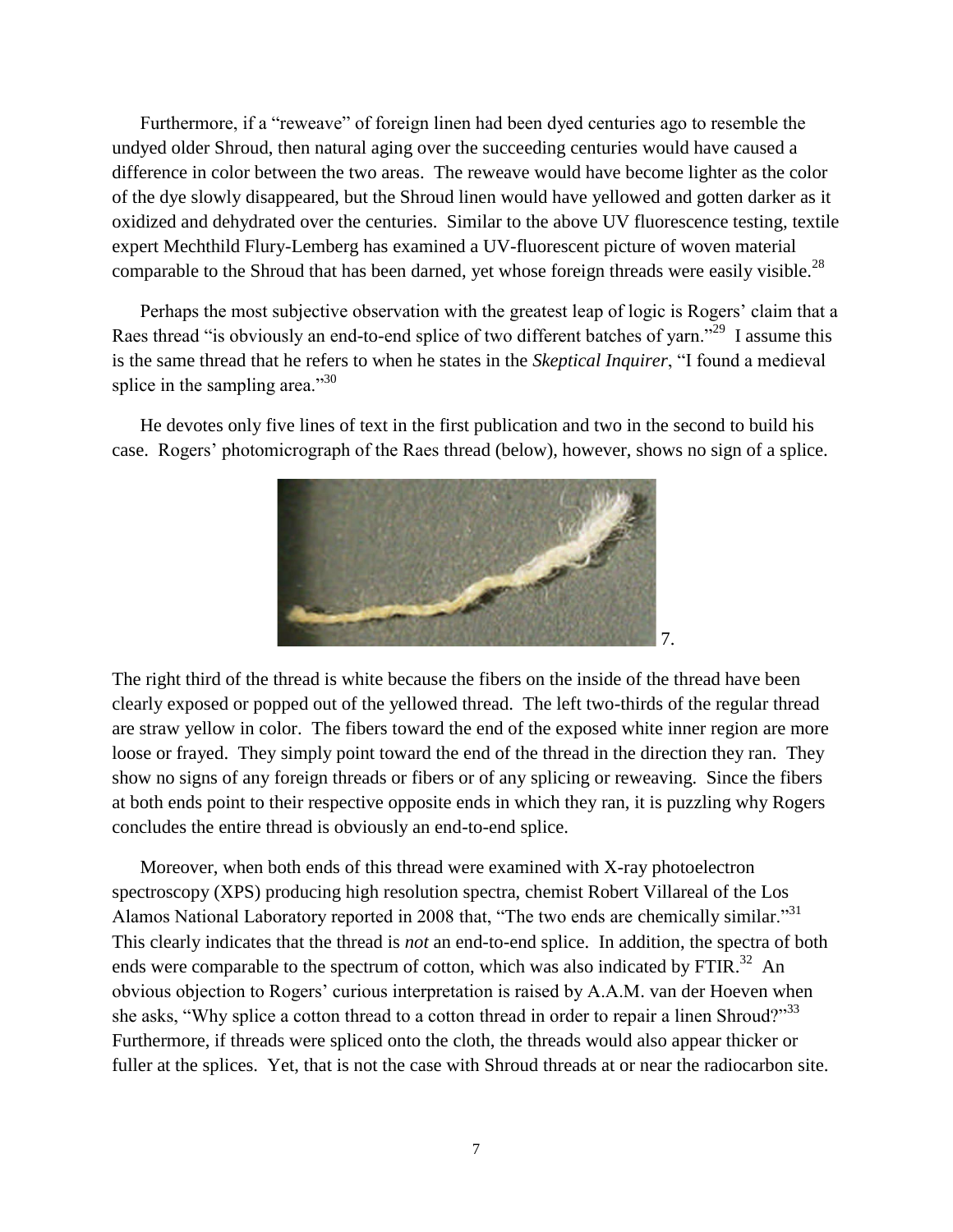Rogers' end-to-end splice of two different batches of yarn suggest the ends of the Shroud were separated and then rewoven by hand with the end of the threads from another medieval piece of linen at all surrounding edges where the imitation piece was spliced into the Shroud. Even if someone could have done this and the unattached threads held together for 500 - 600 years, the cloth would be thicker at all the doubly woven threads at all the surrounding edges.

A somewhat better reweaving method than trying to splice fine linen threads can be found with the reweaving performed with needle and thread on heavier coarser material like tapestries that Benford and Marino discuss. Joe Marino led me to a video in which a hole in coarse material that looks very loosely woven is repaired with threads that probably came from a hem or other location on the same material, for it is very similar. By overlapping the hole extensively with the weft and warp threads, the hole is covered without attaching the new threads. The needle can be pushed and pulled through the material surrounding the small hole, as well as through the hole and the replacement material that has been woven over the hole to match the surrounding weave. The ends that stick out from the new threads can be settled in or cut with scissors. However, the material surrounding the hole would now be fuller or denser, having more threads than the material over the hole and elsewhere on the cloth.

While the latter method gets respectable results on the front side, it would not fool photomicroscopy or other forms of imaging that was applied to the front of the Shroud.

The December 2015, *British Society for the Turin Shroud Newsletter* carried an article by Hugh Farey on invisible weaving showing the visible results when this method was recently applied over a hole that was smaller than a dime (approximately one centimeter across) on a plain woven cloth, as opposed to the complicated 3:1 herringbone twill of the Shroud. While the mend on the front was still visible when you looked closely with the naked eye, the mend and its fringes were very visible on the back side as seen below in Fig. 8.



High contrast photo showing: A: Original cloth. B. Mend overlying original cloth. C. Merged border. D. Original cloth overlying mend. E. Mend alone.

As Mr. Farey stated, "Needless to say, there is no evidence of any such fringes on the reverse side of the Shroud, or the reverse side of any of the extracted samples." He concludes that the ancient French system of invisible mending is clearly identifiable on the reverse side of the cloth.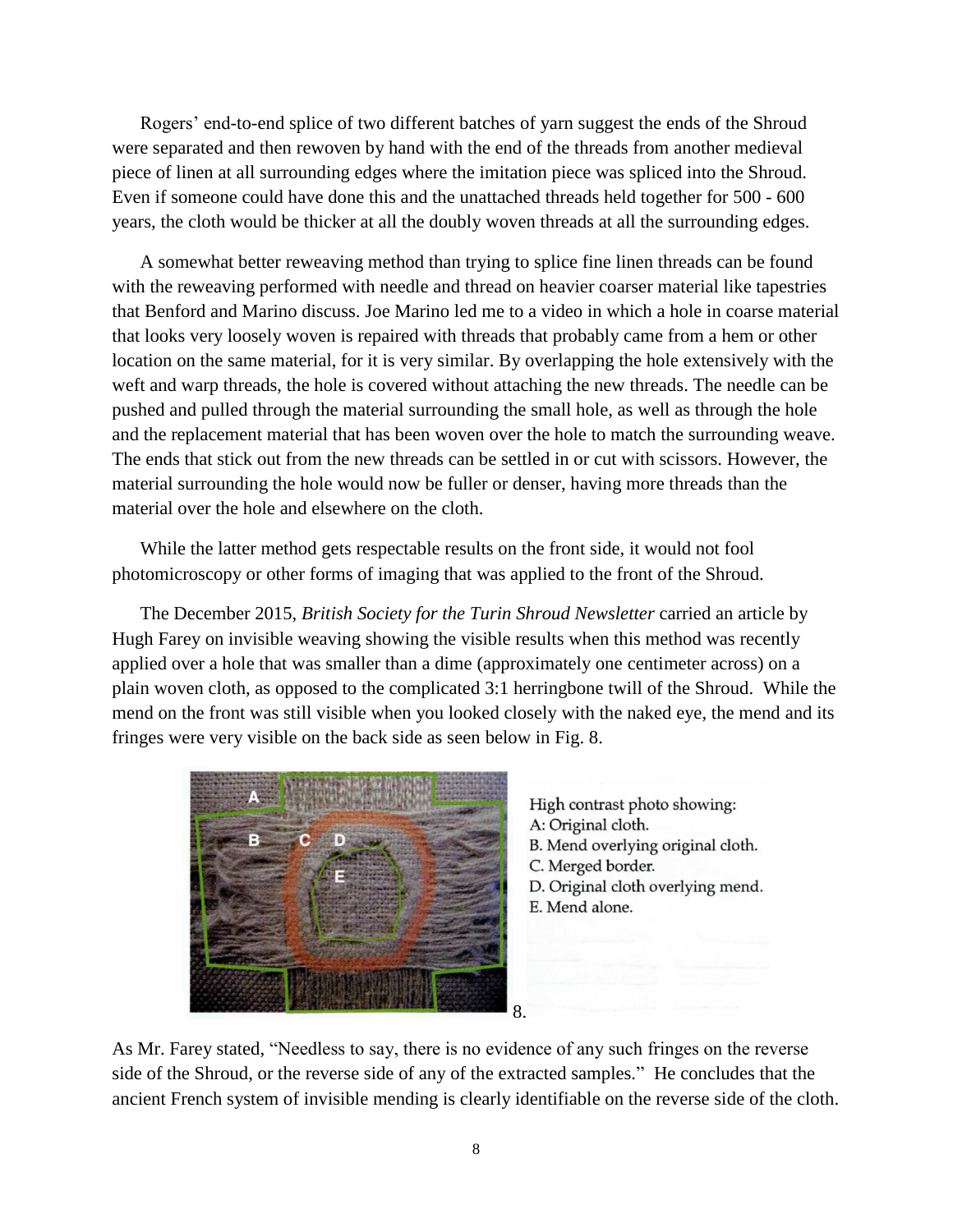He further states, "It is inconceivable that it would not have been noticed by the scientists carrying out the radiocarbon dating."<sup>34</sup> We really don't need to debate the quality of the reweave method, for it could not have been used on the Shroud.

Benford and Marino refer to French weavers or reweavers of the 16th century. Today those that employ this technique use state-of-the art microscopes that allow reweavers to view the threads of finely woven fabrics up close, which a reweaver would not have had access to in 1532 or earlier. Yet, even these modern companies state that this type of reweaving of finely woven fabrics with state-of-the-art microscopes will only work on holes as small or smaller than a dime.<sup>35</sup> If the repair or reweave on the Shroud only covered the relatively small area first claimed by Marino and Bedford in 2000, it would be much larger than the size of a dime, which even modern repairers with state-of-the-art microscopes could not reweave undiscernibly. In that case they would have to use a patch and attempt to blend the patch in with the surrounding material. A hypothetical 16th century reweaver could not have used surrounding material from the Shroud for it, too, would have dated the same age as the Shroud. If he used a patch from foreign material, he would have as many or more problems to overcome than were discussed earlier.

Monsignor Giuseppe Ghiberti, a participant at the 2002 examination and restoration, succinctly stated in regard to their and Dr. Flury-Lemberg's detailed inspections: "The truth is that there is no patch and no darn . . . . there are no added threads." He also added the common sense observation that "you apply a patch or a darn where there is a hole,"<sup>36</sup> but that no such hole, tear, worn area or patch could be seen at or near the radiocarbon site on either the inner or the outer side of the Shroud of Turin.

In addition, unlike almost all other textiles, the Shroud was kept rolled on a large spool from 1578 to 2002 ― a period of 424 years. This would necessarily have caused stretching and pulling that would have revealed any material that was unattached by any reweaving method. Think of the countless times the Shroud has been rolled up and unrolled, as well as hung and displayed at private and public exhibitions. Some of the public exhibitions lasted for weeks at a time when the Shroud would be exhibited outside, so it would have been taken in and probably folded or rolled at night (and during the day if rain or inclement weather was present) and rehung again that day or the next day. The hypothetical reweave would also have been near the weightbearing, upper left-hand corner of the Shroud where it was invariably displayed horizontally as seen in numerous paintings, drawings and photographs of the famous cloth on display during exhibitions after 1532. Many of these paintings were shown in Russ Breault's opening presentations at the 2014 and 2017 international Shroud conferences in St. Louis, Missouri and Pasco, Washington.

If Rogers' undocumented findings and conclusions are accepted, a medieval restorer would had to have separated, spliced and/or rewoven by hand or with needle and thread, foreign material (many centuries younger than the Shroud) into both the Raes/radiocarbon areas; added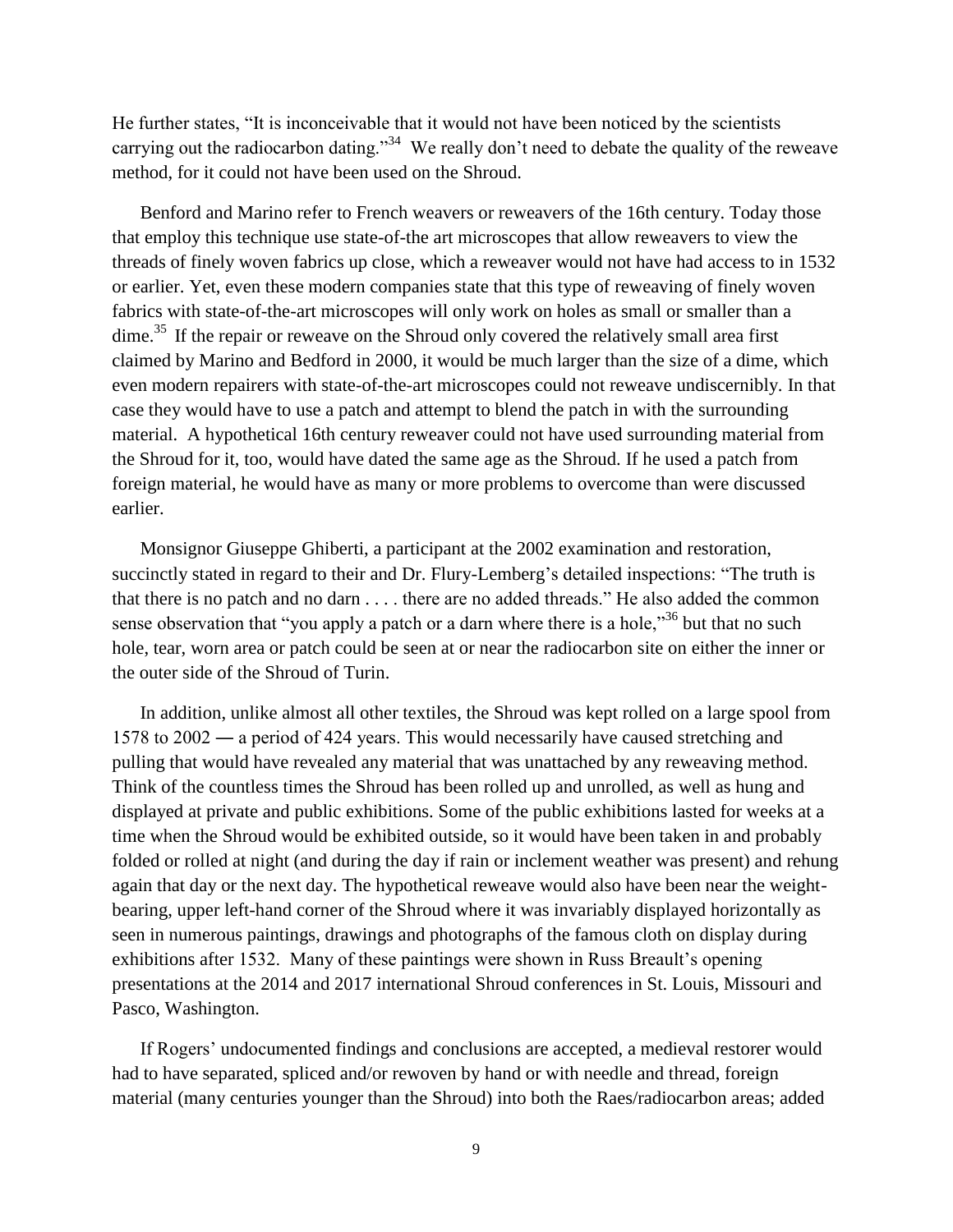coloring that continued to match the rest of the Shroud even though the dye would have lightened and the Shroud would have yellowed or darkened with age over succeeding centuries; repaired the cloth before it was ever stained with water at this location; used material with approximately the same relative concentrations of calcium, strontium and iron as the rest of the Shroud; repaired or rewoven the radiocarbon site so invisibly that it could not be detected by Xradiographs at this location or the surrounding area; permanently attached the new material without any stitching or mending on either side of the cloth; not allowed the rewoven splices or threads to appear any fuller or more numerous, or to appear on the reverse side; yet withstood all the stress or pull they would have incurred from having been repeatedly rolled, unrolled and hung during public and private displays over many centuries, and kept rolled on a spool for 424 years.

Furthermore, neither photomicrographs, nor any other photographs taken of the cloth in any other wavelengths, any UV fluorescence testing of samples from the radiocarbon site, any direct examinations by anyone including countless textile experts, scientists, or other professionals, would be able to detect the repair.

Lastly, the reweaver had to have remained anonymous throughout history, and, unlike other repairs and events with the Shroud, there could be no contemporary historical record by the owners, custodians, priests, nuns, or textile specialists or restorers ― all without any reasons for such secrecy. The alleged medieval repair would be reminiscent of the alleged medieval painting of the Shroud: its truly masterful artist is unknown; its brilliant technique remains undetected even today; there is no contemporary historical record; without any reason for such secrecy, and without actual evidence on the cloth for such claims.

No one point or item of evidence absolutely precludes such a repair or reweave, but when these items are taken collectively, such a hypothesis is obviously extremely unlikely. As I have stated many times, I do not object to future testing of the Shroud related to this hypothesis, as long as it is only a part of the overall testing that also includes hypotheses that have evidence on the Shroud to support them.

#### ©2017 by Mark Antonacci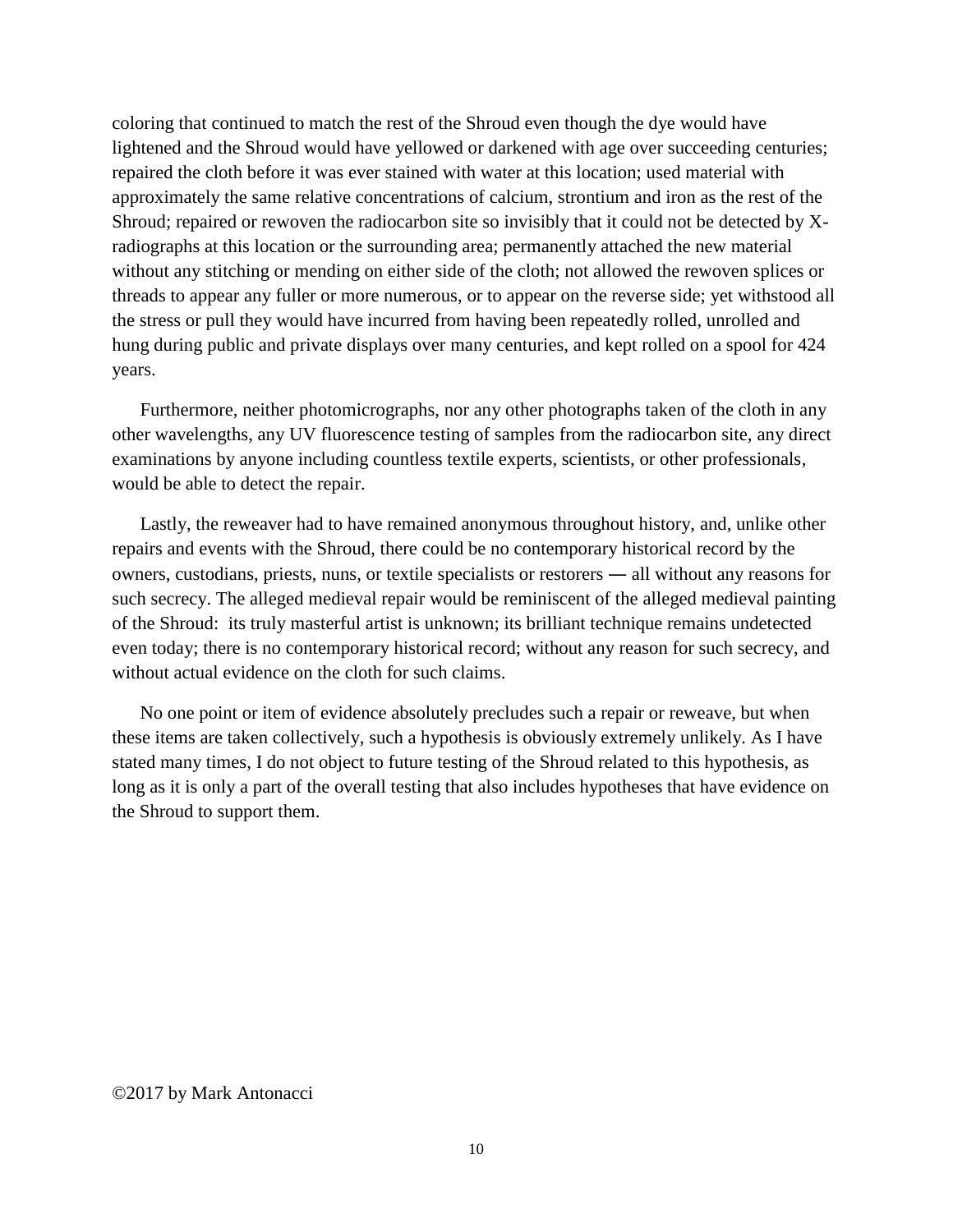### **Endnotes**

- 1. J. Marino and M. S. Benford, "Evidence for the Skewing of the C-14 Dating of the Shroud of Turin Due to Repairs," *"Sindone 2000" Orvieto Worldwide Congress*, Orvieto, Italy, August 27-29, 2000, http://www.shroud.com/pdfs/marben.pdf.
- 2. R. N. Rogers, "Studies on the radiocarbon sample from the Shroud of Turin," *Thermochimica Acta*, 425 (2005) pps. 189-194, 189.
- 3. Ibid., p. 191.
- 4. Ibid., p. 192.
- 5. Ibid.
- 6. Ibid., p. 193.
- 7. Ibid.
- 8. Ibid.
- 9. R. N. Rogers and A. Arnoldi, "Scientific Method Applied to the Shroud of Turin," (2002), [http://www.shroud.com/pdfs/rogers2.pdf,](http://www.shroud.com/pdfs/rogers2.pdf) p. 21; R. Rogers, "Supportive comments on the Benford-Marino 16th century repairs hypothesis," *British Society for the Turin Shroud Newsletter*, No. 54, November 2001, pp. 28-33.
- 10. R. N. Rogers, "Shroud No Hoax, Not Miracle," Letter to the Editor, *Skeptical Inquirer*, July/August 2004.
- 11. M. Flury-Lemberg, *Sindone 2002* (Torino: Editrice ODPF, 2003), p. 60. English translation: Rosamund Bandi and Susie Clavarino Phillips.
- 12. M. Flury-Lemberg, "The Invisible Mending of the Shroud in Theory and Reality." *British Society for the Turin Shroud Newsletter*, No. 65, June 2007, pp. 10-27, 26.
- 13. L. A. Schwalbe and R. N. Rogers, "Physics and Chemistry of the Shroud of Turin," *Analytica Chimica Acta* 135 (1982); 3-49, note 6, p. 47.
- 14. John Jackson's comments on Antonacci's response to Rogers. E-mail to Shroud Science Group on May 31, 2005.
- 15. Ibid.
- 16. The radiographs were reported in R. A Morris, L. A. Schwalbe and J. E. London, *X-ray Spectrom, 9* (1980) 40, according to Schwalbe and Rogers, "Physics and Chemistry of the Shroud of Turin." The radiograph of the entire lower left portion of the Shroud of Turin can be found in the latter publication by Schwalbe and Rogers.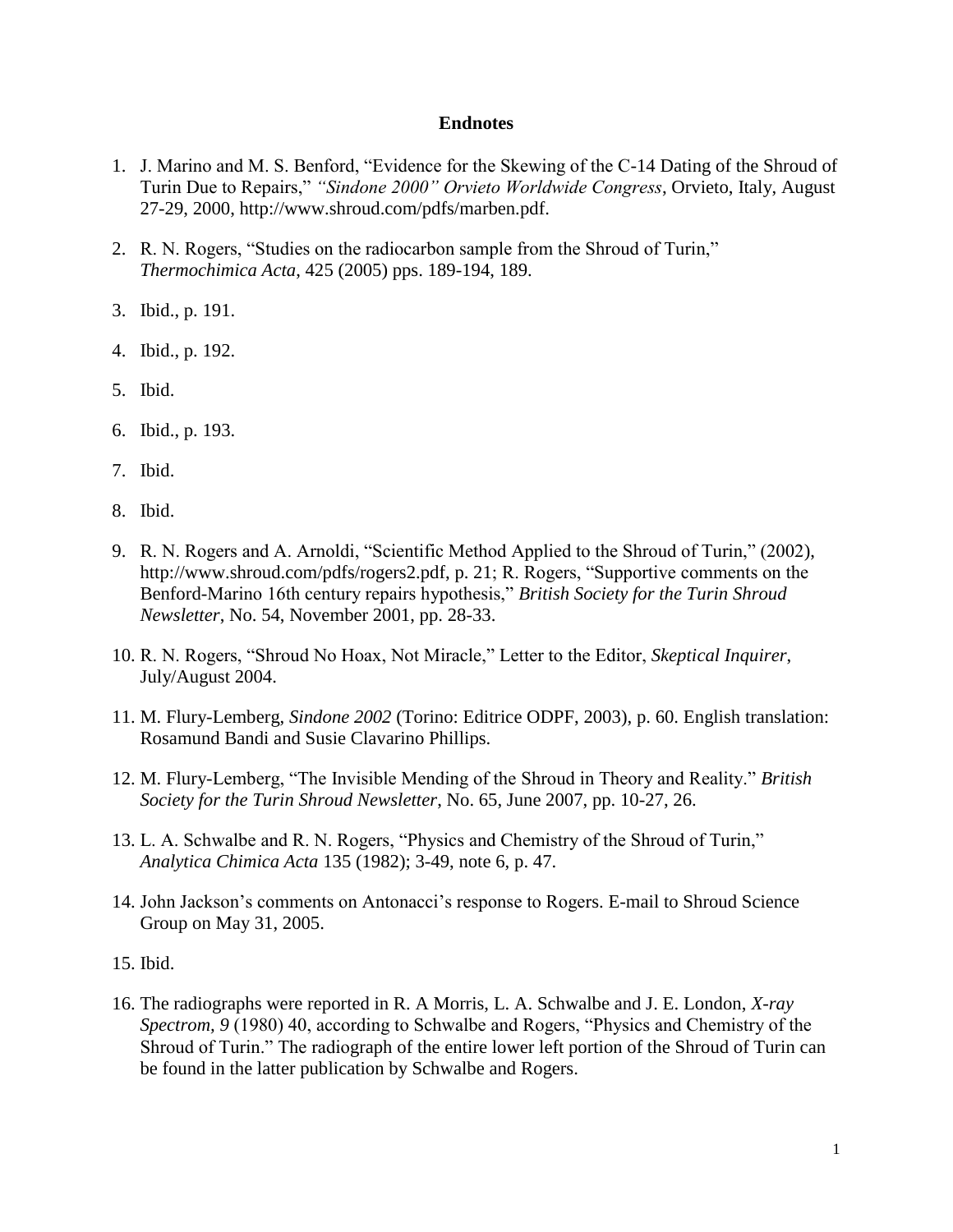- 17. John Jackson's comments on Antonacci's response to Rogers. E-mail to Shroud Science Group on May 31, 2005.
- 18. M. Antonacci, *The Resurrection of the Shroud* (New York: M. Evans and Company, Inc., 2000) pps. 168 & 304; See also J. Marino, The Shroud of Turin and the Carbon 14 Controversy," *Fidelity*, (February 1989): 35-47.
- 19. A. Adler, "Updating Recent Studies on the Shroud of Turin," *Archaeological Chemistry: Organic, Inorganic, and Biochemical Analyses*, Mary Virginia Orna, ed. American Chemical Society (1996): 223-228; A. D. Adler, A. Whanger, and M. Whanger, "Concerning the Side Strip on the Shroud of Turin," [http://www.shroud.com/adler2.htm,\(October](http://www.shroud.com/adler2.htm,(October) 27, 1997); Dr. Alan Adler, personal communications, June 1998 and February 1999.
- 20. Adler, "Updating Recent Studies," p. 225.
- 21. A. Geurreschi and M. Salcito, "Photographic and Computer Studies Concerning the Burn and Water Stains Visible on the Shroud and Their Historical Consequences." *IV Symposium Scientifique International, Paris*, April 25-26, 2002; A. Guerreschi and M. Salcito, "Further Studies on the scorches and the Water stains," *Third International Dallas Conference*, September 5-6, 2005.
- 22. "If the Shroud had been stored at a constant 25° C, it would have taken about 1319 years to lose a conservative 95% of its vanillin. At 23° C, it would have taken about 1845 years. At 20° C, it would take about 3095 years. If the Shroud had been produced between A.D. 1260 and 1390, as indicated by the radiocarbon analysis, lignin should be easy to detect. A linen produced in A.D. 1260 would have retained about 37% of its vanillin in 1978. The Raes threads, the Holland cloth, and all other medieval linens gave the test for vanillin wherever lignin could be observed on growth nodes. The disappearance of all traces of vanillin from the lignin in the Shroud indicates a much older age than the radiocarbon laboratories reported." Rogers, "Studies on the radiocarbon sample," p. 191.
- 23. Rogers, "Studies on the radiocarbon sample," pps. 190 and 191.
- 24. Rogers, "Studies on the radiocarbon sample," p. 192.
- 25. E-mail from John Jackson and Keith Propp to Shroud Science group on February 9, 2005.
- 26. R. A. Freer-Waters and A. J. T. Jull, "Investigating a Dated Piece of the Shroud of Turin," *Radiocarbon*, Vol. 52, Nr 4, 2010, 1521-1527, 1524.
- 27. Ibid., p. 1526.
- 28. Flury-Lemberg, "The Invisible Mending of the Shroud in Theory and Reality."
- 29. Rogers and Arnoldi, "Scientific Method," p. 21.
- 30. Rogers, "Shroud Not Hoax, Not Miracle," Letter to the Editor.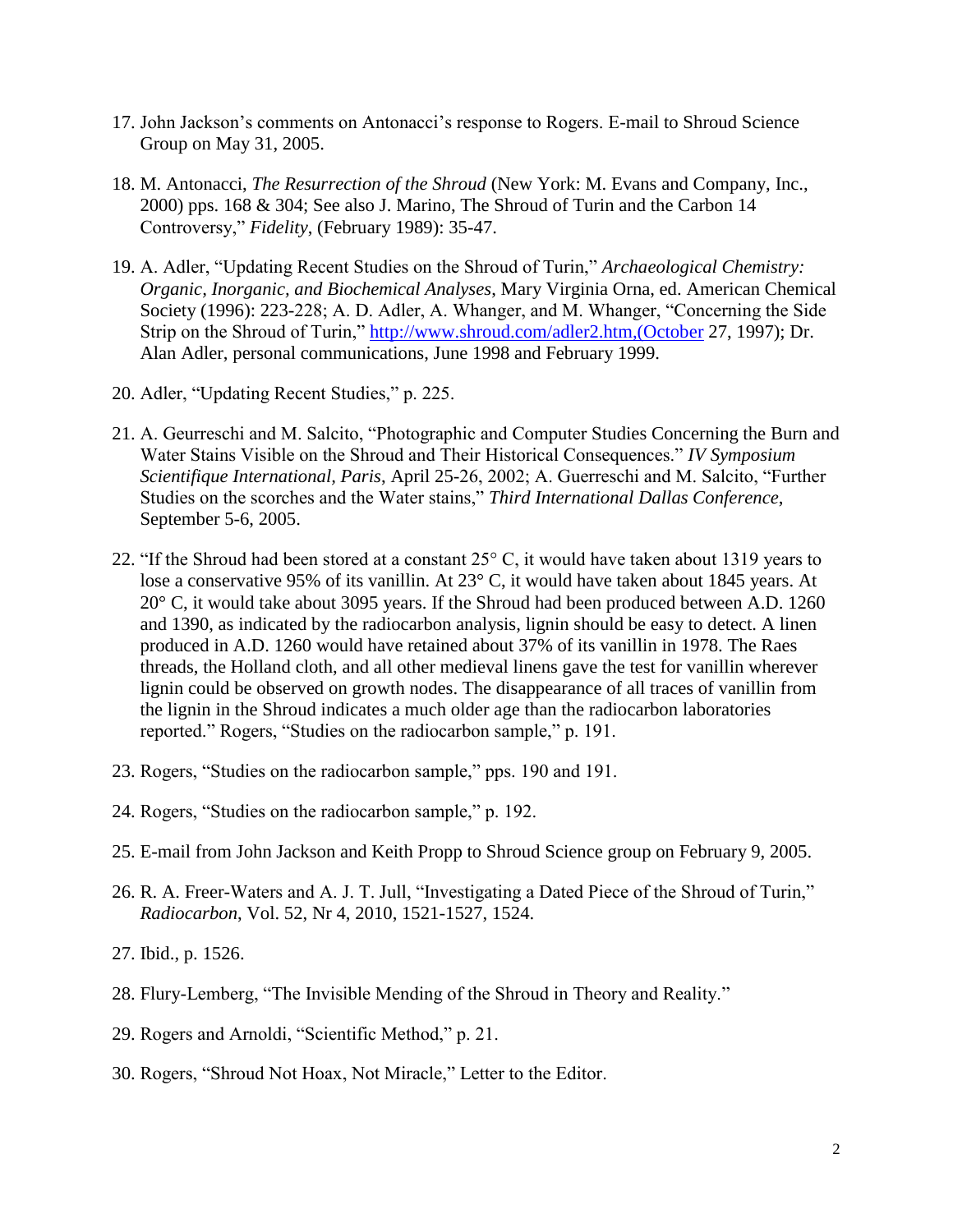- 31. R. Villarreal, B. Schwortz and M. S. Benford, "Analytical Results on Threads Taken from the Raes Sampling Area (Corner) of the Shroud," (2008), *Proceedings of the 2008 Columbus International Conference*, Shroud Science Internet Group, edited by G. Fanti, 319-336, 322.
- 32. Ibid.; Villarreal, video of presentation, at 19:23 "looks very much like cotton," 12:30 "both regions, region 1 and region 2, are cotton", and 14:24 slide "unexpected silicon", and 33:53 "Silicon all through the tread", according to A. A. M. van der Hoeven, "Internal selvedge in starched and dyed temple mantle – No invisible repair in Turin Shroud – No Maillard reaction," http://www.jesusking.info, May 9, 2012.
- 33. van der Hoeven, "Internal Selvedge", p. 26.
- 34. H. Farey, "Invisible Reweaving," *British Society for the Turin Shroud Newsletter*, No. 82, December 2015, pp. 13-17, 17.
- 35. "Home" page of "The French Re-Weavers," [http://www.thefrenchreweavers.com;](http://www.thefrenchreweavers.com/) "Alterations-Repairs-Reweaving" page of "Arrow Fabricare Services," [http://www.arrowcare.](http://www.arrowcare/) com/alterations-repairs--reweaving.html; See also video, [http://www.withoutatrace.](http://www.withoutatrace/) com/reweaving.html. This is the video that I was referred to by Joe Marino.

Exercise no. 19 of the Fenway System talks about reweaving linen cloth that has been woven in a basket weave. This weave is approximately six under and two over for both the weft (horizontal) and the warp (vertical). However, a 3:1 herringbone twill means that the weft thread passes under three warp threads and then over one, with each successive weft thread beginning at an ascending point one warp thread earlier, *and then*, in series, at a descending point to form a diagonal herringbone pattern. As you can appreciate, a herringbone twill is much more complicated and could not have been rewoven or blended invisibly into surrounding linen in the 1500s or earlier. I doubt if it could be invisibly blended or rewoven to match all of the surrounding area with state of the art microscopes today.

Even if you could somehow blend herringbone twill 360° around the damaged area, the overlapping threads would be denser and more numerous. The exercise even states, "The fact that you periodically must pass over and under several threads requires you to begin weaving over intact portions of the damaged threads at a greater distance from the damage than you have to do for simple weaves in order to get sufficient anchorage." This would only make the additional, blended threads more detectable, not only to the naked eye, but also to all the technology that was applied to the Shroud.

http://shrouduniversity.com/frenchreweavinginstructionbook.pdf.

36. According to a translation and e-mail provided by Antonio Lombatti to Shroud-Science@yahoogroups.com on February 8, 2005.